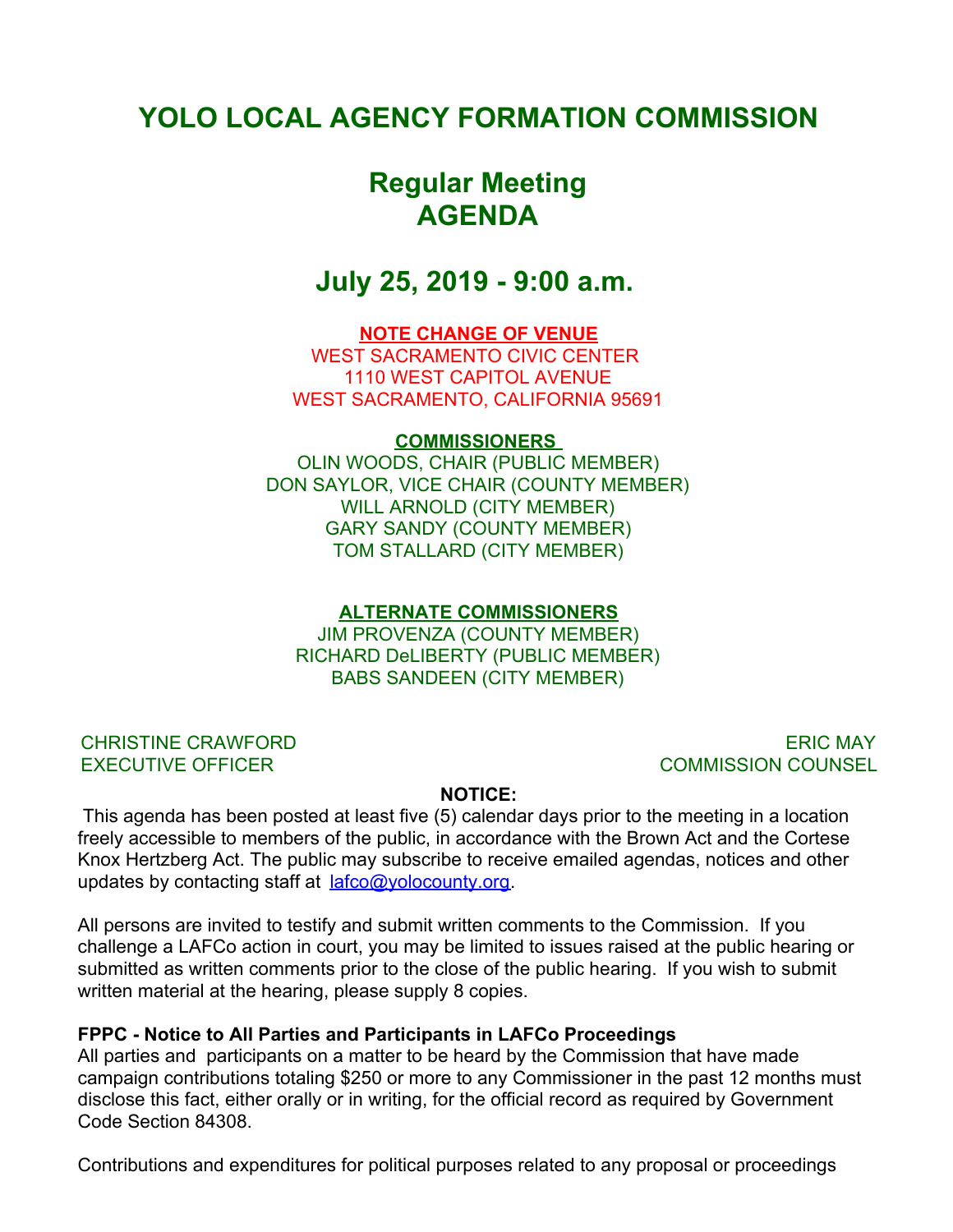before LAFCo are subject to the reporting requirements of the Political Reform Act and the regulations of the Fair Political Practices Commission, and must be disclosed to the Commission prior to the hearing on the matter.

## **CALL TO ORDER**

- 1. Pledge of Allegiance
- 2. Roll Call
- 3. Public Comment: Opportunity for members of the public to address the LAFCo Commission on subjects relating to LAFCo purview but not relative to items on this Agenda. The Commission reserves the right to impose a reasonable time limit on any topic or on any individual speaker.

## **CONSENT AGENDA**

- 4. Approve the LAFCo Meeting Minutes of June 27, 2019
- 5. Receive Letter of Interest from Patrick McCormick for On-Call LAFCo Services

### **PUBLIC HEARINGS**

6. Consider the following proposals regarding Reclamation District governance in the West Sacramento hydrologic basin: 1) City of West Sacramento proposals: Reorganization to detach the City portion of Reclamation District (RD) 537 and establish it as a subsidiary district (LAFCo No. 925) and a Change of Organization to establish RD 900 as a subsidiary district (LAFCo No. 926); and, 2) RD 900 alternative proposal: Reorganization of RD 900 and RD 537 to Provide Flood Protection and Levee Maintenance for the West Sacramento Basin Levee System (LAFCo No. 930)

## **REGULAR AGENDA**

- 7. Consider 2019 CALAFCO Board of Director Nominations for one City Member and one Public Member for the Central Region
- 8. Consider CALAFCO 2019 Achievement Award nominations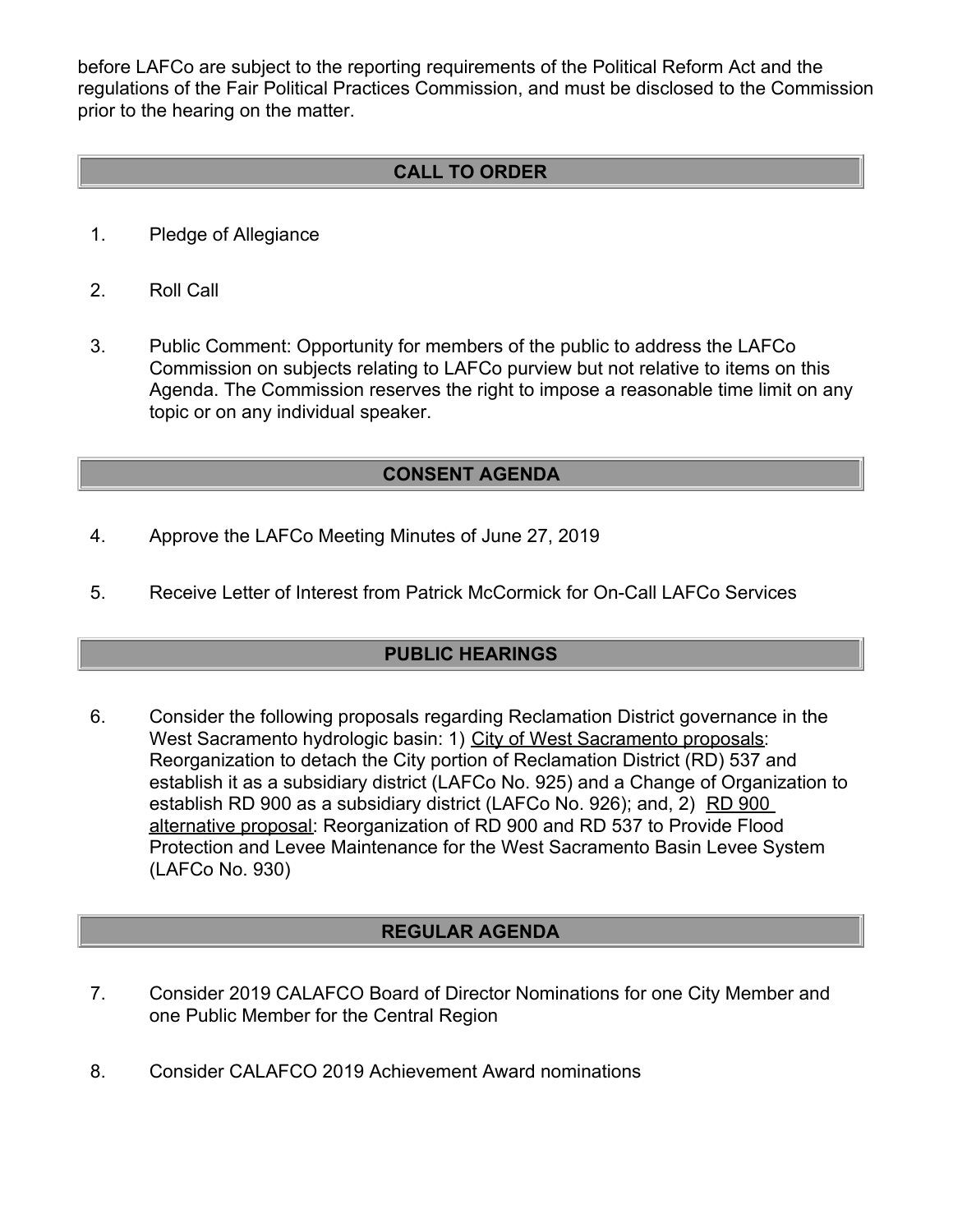## **EXECUTIVE OFFICER'S REPORT**

- 9. A report by the Executive Officer on recent events relevant to the Commission and an update of the Yolo LAFCo staff activity for the month. The Commission or any individual Commissioner may request that action be taken on any item listed.
	- A. Long Range Planning Calendar
	- B. EO Activity Report June 24 through July 19, 2019

## **COMMISSIONER REPORTS**

10. Action items and reports from members of the Commission, including announcements, questions to be referred to staff, future agenda items, and reports on meetings and information which would be of interest to the Commission or the public.

### **ADJOURNMENT**

11. Adjourn to the next Regular LAFCo Meeting on August 22, 2019.

I declare under penalty of perjury that the foregoing agenda was posted by 5:00 p.m. on Friday, July 19, 2019, at the following places:

- On the bulletin board outside the West Sacramento Civic Center, 1110 West Capitol Avenue, West Sacramento, CA; and,
- On the bulletin board at the east entrance of the Erwin W. Meier County Administration Building, 625 Court Street, Woodland, CA;
- On the bulletin board outside the Board of Supervisors Chambers at 625 Court Street, Room 206, Woodland, CA; and
- . On the LAFCo website at: [www.yololafco.org](http://www.yololafco.org).

ATTEST:

Terri Tuck, Clerk Yolo LAFCo